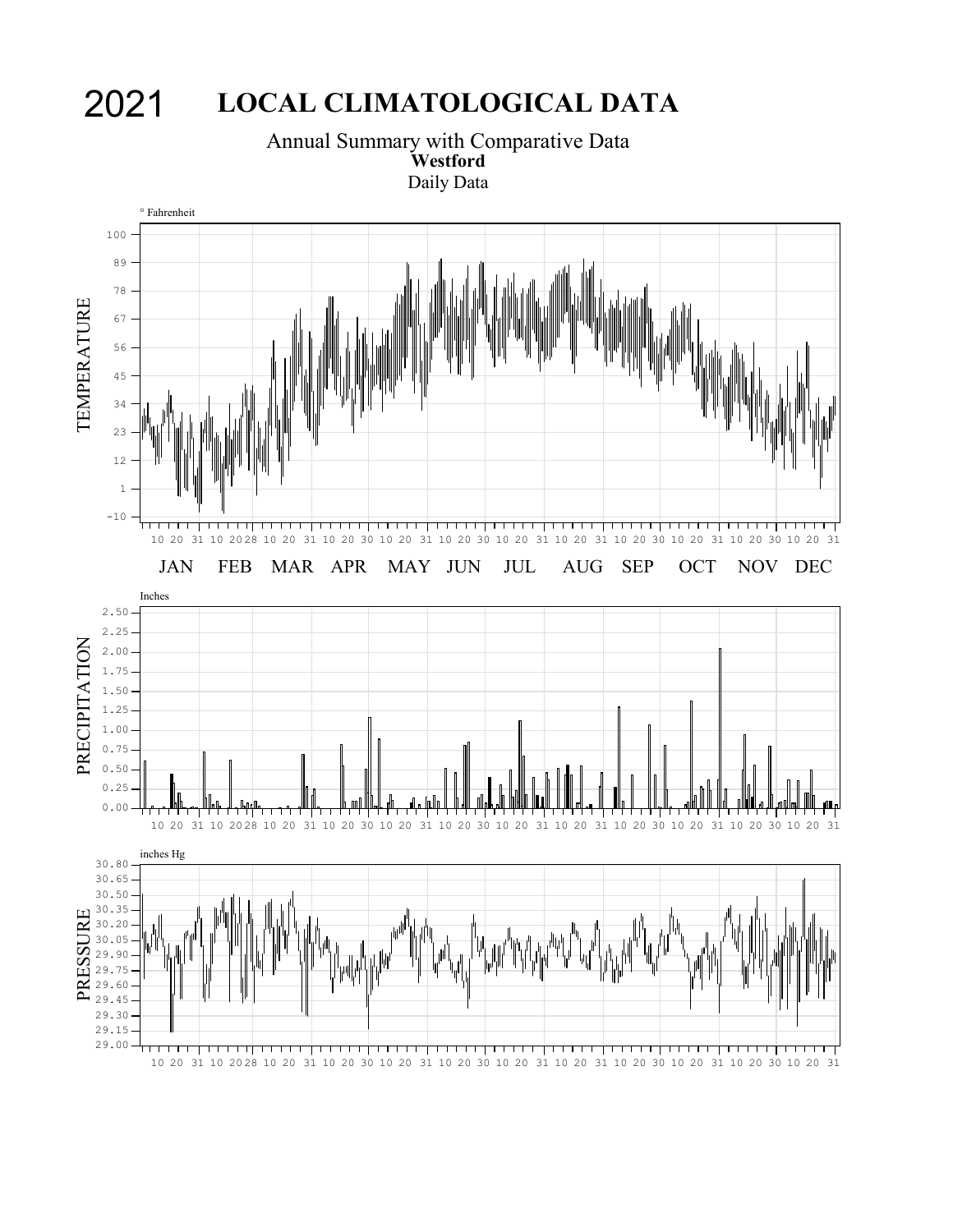### METEOROLOGICAL DATA FOR 2021 **Westford**

| Latitude: 44° 37' 38" N                   | Longitude: 73° 02' 29" W |                |               |                  |                        | Elevation (Ground): 850 feet                            |                     |                  |                     | Time Zone: Eastern      |                |               |                |
|-------------------------------------------|--------------------------|----------------|---------------|------------------|------------------------|---------------------------------------------------------|---------------------|------------------|---------------------|-------------------------|----------------|---------------|----------------|
|                                           | <b>JAN</b>               | <b>FEB</b>     | <b>MAR</b>    | <b>APR</b>       | <b>MAY</b>             | <b>JUN</b>                                              | JUL                 | <b>AUG</b>       | <b>SEP</b>          | OCT                     | <b>NOV</b>     | DEC           | Year           |
| TEMPERATURE                               |                          |                |               |                  |                        |                                                         |                     |                  |                     |                         |                |               |                |
| Average                                   |                          |                |               |                  |                        |                                                         |                     |                  |                     |                         |                |               |                |
| -Daily Maximum<br>-Daily Minimum          | 25.9<br>13.3             | 27.9<br>11.1   | 43.2<br>21.8  | 56.4<br>35.4     | 66.9<br>43.4           | 78.8<br>56.3                                            | 75.2<br>56.5        | 80.7<br>60.0     | 70.8<br>50.2        | 60.5<br>44.3            | 43.1<br>27.4   | 35.7<br>20.3  | 55.4<br>36.7   |
| -Monthly                                  | 19.6                     | 19.5           | 32.5          | 45.9             | 55.1                   | 67.6                                                    | 65.9                | 70.4             | 60.5                | 52.4                    | 35.2           | 28.0          | 46.1           |
| -Monthly Dew Point                        | 16.4                     | 13.4           | 20.8          | 34.6             | 43.5                   | 58.7                                                    | 60.8                | 64.7             | 55.6                | 48.3                    | 29.4           | 22.7          | 39.1           |
| Extremes                                  |                          |                |               |                  |                        |                                                         |                     |                  |                     |                         |                |               |                |
| -Highest<br>-Date                         | 39.4<br>15               | 41.9<br>24     | 71.2<br>25    | 75.9<br>9        | 89.0<br>20             | 90.5<br>7                                               | 85.0<br>15          | 90.7<br>21       | 80.8<br>23          | 73.7<br>12              | 58.1<br>18     | 58.2<br>16    | 90.7<br>Aug 21 |
| -Lowest                                   | $-8.0$                   | $-8.6$         | $-1.5$        | 17.9             | 31.1                   | 43.5                                                    | 46.7                | 46.0             | 39.1                | 28.5                    | 11.2           | 1.1           | $-8.6$         |
| -Date                                     | 31                       | 13             | 2             | 2                |                        | 23                                                      | 29                  | 16               | 29                  | 29                      | 28             | 23            | Feb 13         |
| <b>DEGREE DAYS</b>                        | 1397                     | 1264           | 1000          | 566              | 330                    | 49                                                      | 42                  | 19               | 142                 | 383                     | 884            | 1134          | 7210           |
| Heating Base 65°F<br>Cooling Base 65°F    | 0                        | $\circ$        | $\circ$       | $\circ$          | 35                     | 136                                                     | 81                  | 196              | 14                  | $\circ$                 | $\mathbf 0$    | $\circ$       | 462            |
| SOLAR RADIATION (W/m <sup>2</sup> )       | 26.7                     | 72.9           | 148.4         | 158.7            | 217.4                  | 231.0                                                   | 170.3               | 184.0            | 134.8               | 75.6                    | 51.2           | 31.9          | 125.2          |
| <b>NUMBER OF DAYS</b>                     |                          |                |               |                  |                        |                                                         |                     |                  |                     |                         |                |               |                |
| Sunrise to Sunset<br>-Clear               | $\sqrt{2}$               | 5              | 13            | $\boldsymbol{7}$ | 9                      | 10                                                      | 5                   | 9                | 6                   | 6                       | $\overline{4}$ | 5             | 81             |
| -Partly Cloudy                            | 4                        | 8              | 5             | 11               | 10                     | 14                                                      | 10                  | 15               | 13                  | 10                      | 10             | 10            | 120            |
| -Cloudy                                   | 25                       | 15             | 13            | 12               | 12                     | 6                                                       | 15                  | 7                | 11                  | 1.5                     | 16             | 16            | 163            |
|                                           |                          |                |               |                  |                        |                                                         |                     |                  |                     |                         |                |               |                |
| Precipitation<br>.01 inches or more       | 18                       | 14             | 10            | 14               | 14                     | 12                                                      | 19                  | 14               | 12                  | 17                      | 18             | 20            | 182            |
|                                           |                          |                |               |                  |                        |                                                         |                     |                  |                     |                         |                |               |                |
| Snow, Ice pellets                         | 7                        |                |               |                  |                        |                                                         |                     |                  |                     |                         |                |               |                |
| 1.0 inches or more                        |                          | 8              | $\mathbf{1}$  | 3                | 0                      | $\mathbb O$                                             | $\mathbf{0}$        | 0                | $\mathbf 0$         | $\mathbf 0$             | $\overline{2}$ | 5             | 26             |
| Thunderstorms                             | $\Omega$                 | $\Omega$       | $\mathbf{1}$  | $\circ$          | $\mathbf{1}$           | 5                                                       | $\overline{2}$      | 3                | 3                   | $\mathbf{1}$            | $\circ$        | $\circ$       | 16             |
|                                           |                          |                |               |                  |                        |                                                         |                     |                  |                     |                         |                |               |                |
| Heavy Fog, visibility<br>1/4 mile or less | $\mathbf{1}$             | $\Omega$       | $\Omega$      | 0                | 0                      | $\mathbf 0$                                             | $\mathbf{1}$        | $\mathbf{1}$     | $\Omega$            | $\mathbf{1}$            | $\Omega$       | $\circ$       | 4              |
|                                           |                          |                |               |                  |                        |                                                         |                     |                  |                     |                         |                |               |                |
| TEMPERATURE:                              |                          |                |               |                  |                        |                                                         |                     |                  |                     |                         |                |               |                |
| -Maximum                                  |                          |                |               | $\circ$          |                        |                                                         |                     |                  |                     |                         |                |               |                |
| 90°F and above<br>32°F and below          | $\circ$<br>27            | $\circ$<br>21  | $\circ$<br>10 | $\mathbf{1}$     | $\mathbf 0$<br>$\circ$ | 3<br>$\mathbf 0$                                        | $\circ$<br>$\Omega$ | $1\,$<br>$\circ$ | $\circ$<br>$\Omega$ | $\mathbf 0$<br>$\Omega$ | $\circ$<br>5   | $\circ$<br>11 | 4<br>75        |
| -Minimum                                  |                          |                |               |                  |                        |                                                         |                     |                  |                     |                         |                |               |                |
| 32°F and below                            | 31                       | 27             | 24            | 9                | 3                      | $\mathbb O$                                             | $\circ$             | $\circ$          | $\circ$             | 5                       | 20             | 29            | 148            |
| 0°F and below<br><b>PRESSURE</b>          | 6                        | $\overline{4}$ | $\mathbf{1}$  | $\circ$          | $\circ$                | $\circ$                                                 | $\circ$             | $\circ$          | $\circ$             | $\circ$                 | $\mathbf{0}$   | $\circ$       | 11             |
| Average                                   |                          |                |               |                  |                        |                                                         |                     |                  |                     |                         |                |               |                |
| -Monthly                                  |                          | 29.981 30.057  |               | 30.057 29.837    |                        | 30.001 29.886 29.919 29.971 29.933 29.941 29.997 29.956 |                     |                  |                     |                         |                |               | 29.961         |
| Extremes                                  | 30.52                    | 30.52          | 30.54         | 30.28            | 30.37                  | 30.32                                                   | 30.19               | 30.26            | 30.32               | 30.38                   | 30.50          | 30.68         | 30.68          |
| -Highest<br>-Date                         | 1                        | 18             | 21            | 3                | 20                     | 24                                                      | 13                  | 28               | 20                  | 6                       | 20             | 15            | Dec 15         |
| -Lowest                                   | 29.14                    | 29.44          | 29.31         | 29.17            | 29.51                  | 29.39                                                   | 29.65               | 29.65            | 29.63               | 29.33                   | 29.43          | 29.21         | 29.14          |
| -Date                                     | 17                       | 23             | 29            | 30               | 1                      | 21                                                      | 30                  | 30               | 6                   | 31                      | 26             | 11            | Jan 17         |
| RELATIVE HUMIDITY (%)<br>Average          |                          |                |               |                  |                        |                                                         |                     |                  |                     |                         |                |               |                |
| -Monthly                                  | 85.3                     | 76.5           | 63.1          | 69.0             | 67.4                   | 75.6                                                    | 85.9                | 85.6             | 86.6                | 89.0                    | 80.8           | 80.6          | 78.8           |
| -Local Time                               |                          |                |               |                  |                        |                                                         |                     |                  |                     |                         |                |               |                |
| Hour <sub>00</sub><br>Hour <sub>06</sub>  | 88<br>88                 | 81<br>82       | 68<br>72      | 74<br>82         | 78<br>83               | 86<br>89                                                | 92<br>95            | 93<br>95         | 93<br>94            | 93<br>95                | 84<br>87       | 82<br>84      | 84<br>87       |
| Hour 12                                   | 80                       | 66             | 56            | 62               | 55                     | 64                                                      | 77                  | 75               | 77                  | 81                      | 72             | 75            | 70             |
| Hour 18                                   | 85                       | 77             | 56            | 59               | 54                     | 66                                                      | 77                  | 78               | 82                  | 89                      | 80             | 82            | 74             |
| PRECIPITATION                             |                          |                |               |                  |                        |                                                         |                     |                  |                     |                         |                |               |                |
| Water Equivalent<br>-Total                | 2.01                     | 2.23           | 1.43          | 4.02             | 2.08                   | 3.55                                                    | 4.84                | 4.34             | 3.72                | 6.52                    | 4.29           | 2.62          | 41.65          |
| -Greatest (24 hrs)                        | 0.00                     | 0.00           | 0.71          | 1.19             | 0.90                   | 0.87                                                    | 1.23                | 0.83             | 1.31                | 2.18                    | 0.97           | 0.00          | 2.18           |
| -Date                                     | $\overline{1}$           | $1\,$          | 26            | $29 - 30$        | 5                      | $18 - 19$                                               | $17 - 18$           | $11 - 12$        | 8                   | $30 - 31$               | $12 - 13$      | $\mathbf{1}$  | Oct 30-31      |
| Snow, Ice pellets<br>-Total               | 22.9                     | 27.1           | 2.9           | 9.3              | $\mathbb T$            | 0.0                                                     | 0.0                 | 0.0              | $0.0$               | 0.0                     | 7.7            | 14.6          | 84.5           |
| -Greatest (day)                           | $5.0$                    | 11.6           | 1.3           | 3.8              | $\mathbb T$            | 0.0                                                     | 0.0                 | 0.0              | 0.0                 | 0.0                     | 5.0            | 4.3           | 11.6           |
| -Date                                     | 2                        | 2              | 3             | 21               | $\mathbf{1}$           |                                                         |                     |                  |                     |                         | 26             | 18            | Feb 2          |
| <b>WIND</b><br>Resultant                  |                          |                |               |                  |                        |                                                         |                     |                  |                     |                         |                |               |                |
| -Direction                                | 234                      | 228            | 218           | 250              | 239                    | 202                                                     | 212                 | 194              | 199                 | 215                     | 209            | 210           | 218            |
| -Speed                                    | 0.8                      | 1.5            | 3.0           | 1.6              | 1.3                    | 1.4                                                     | 0.5                 | $0.6$            | $0.9$               | 0.7                     | 2.2            | 2.3           | 1.4            |
| Average Speed                             | 1.7                      | 2.6            | 4.9           | 2.6              | 2.0                    | 1.7                                                     | 0.8                 | 0.9              | 1.2                 | 1.2                     | 3.0            | 3.5           | 2.2            |
| Maximum Two-minute<br>Average             |                          |                |               |                  |                        |                                                         |                     |                  |                     |                         |                |               |                |
| -Direction                                | W                        | W              | $_{\rm WSW}$  | W                | WSW                    | S                                                       | WSW                 | WSW              | $\mathbb S$         | SW                      | Ŵ              | WSW           | $_{\rm WSW}$   |
| -Speed                                    | 13                       | 20             | 21            | 17               | 14                     | 12                                                      | 12                  | 13               | 11                  | 14                      | 16             | 22            | 22             |
| -Date<br>Peak Gust                        | 28                       | 16             | 29            | 22               | 11                     | 21                                                      | 20                  | 11               | 15                  | 16                      | $1\,$          | 17            | Dec 17         |
| -Direction                                | W                        | $\mathbb S$    | SSE           | W                | W                      | $\mathbb S$                                             | SSE                 | WSW              | $\mathbb S$         | SW                      | SSE            | W             | W              |
| -Speed                                    | 26                       | 35             | 38            | 30               | 28                     | 26                                                      | 25                  | 24               | 30                  | 28                      | 32             | 39            | 39             |
| -Date                                     | 28                       | 27             | 30            | 23               | 11                     | 21                                                      | 25                  | 11               | 15                  | 16                      | 17             | 17            | Dec 17         |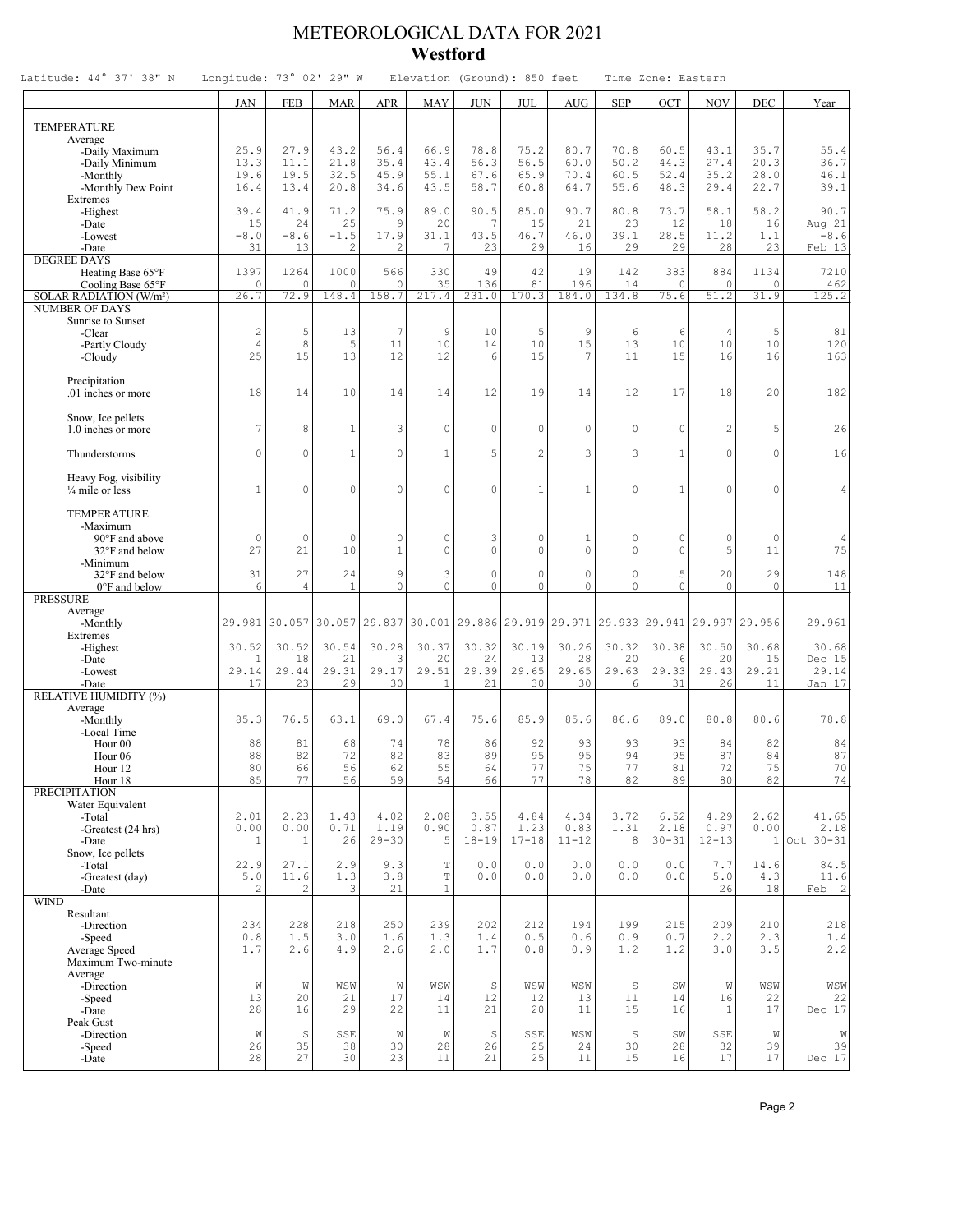#### MEANS AND EXTREMES\* **Westford**

| Latitude: 44° 37' 38" N                                   | Longitude: 73° 02' 29" W |                  |                |               |                | Elevation (Ground): 850 feet                                          |                                |                              |                                                               | Time Zone: Eastern         |                |                |                     |
|-----------------------------------------------------------|--------------------------|------------------|----------------|---------------|----------------|-----------------------------------------------------------------------|--------------------------------|------------------------------|---------------------------------------------------------------|----------------------------|----------------|----------------|---------------------|
|                                                           | <b>JAN</b>               | <b>FEB</b>       | <b>MAR</b>     | <b>APR</b>    | <b>MAY</b>     | <b>JUN</b>                                                            | JUL                            | <b>AUG</b>                   | <b>SEP</b>                                                    | OCT                        | <b>NOV</b>     | DEC            | Year                |
| <b>TEMPERATURE</b>                                        |                          |                  |                |               |                |                                                                       |                                |                              |                                                               |                            |                |                |                     |
| Average                                                   |                          |                  |                |               | 66.3           |                                                                       |                                |                              |                                                               |                            |                |                |                     |
| -Daily Maximum<br>-Daily Minimum                          | 26.4<br>10.5             | 30.9<br>13.0     | 39.9<br>21.8   | 51.0<br>32.1  | 44.0           | 75.6<br>52.4                                                          | 81.2<br>58.4                   | 78.9<br>56.9                 | 66.7<br>46.5                                                  | 55.1<br>38.4               | 41.3<br>26.2   | 33.7<br>18.0   | 53.9<br>34.9        |
| -Monthly                                                  | 18.5                     | 22.0             | 30.9           | 41.5          | 55.2           | 64.0                                                                  | 69.8                           | 67.9                         | 56.6                                                          | 46.7                       | 33.8           | 25.9           | 44.4                |
| -Monthly Dew Point<br>Extremes                            | 14.5                     | 15.9             | 21.3           | 30.5          | 43.5           | 55.5                                                                  | 62.6                           | 61.6                         | 52.2                                                          | 41.4                       | 28.0           | 21.3           | 37.4                |
| -Record Highest                                           | 57.3                     | 65.7             | 71.2           | 75.9          | 91.8           | 91.7                                                                  | 93.5                           | 90.8                         | 89.0                                                          | 79.6                       | 71.2           | 62.1           | 93.5                |
| -Year<br>-Record Lowest                                   | 2018<br>$-19.2$          | 2018<br>$-12.0$  | 2021<br>$-1.5$ | 2021<br>15.1  | 2020<br>28.1   | 2020<br>33.2                                                          | 2018<br>46.4                   | 2018<br>43.1                 | 2018<br>0.0                                                   | 2018<br>0.0                | 2020<br>$-2.7$ | 2020<br>$-6.7$ | Jul 2018<br>$-19.2$ |
| -Year                                                     | 2018                     | 2020             | 2021           | 2018          | 2020           | 2020                                                                  | 2019                           | 2018                         | 2019                                                          | 2019                       | 2018           | 2019           | Jan 2018            |
| <b>MEAN DEGREE DAYS</b><br>Heating Base 65°F              | 1435                     | 1208             | 1050           | 695           | 318            | 99                                                                    | 15                             | 28                           | 221                                                           | 537                        | 928            | 1202           | 7734                |
| Cooling Base 65°F                                         | $\circ$                  | 0                | $\Omega$       | $\mathbf 0$   | 25             | 80                                                                    | 163                            | 126                          | 27                                                            | $\mathbf{1}$               | $\mathbf 0$    | $\circ$        | 421                 |
| <b>MEAN SOLAR RADIATION</b><br><b>MEAN NUMBER OF DAYS</b> | 23.7                     | 54.3             | 100.8          | 115.6         | 153.0          | 169.3                                                                 | 154.9                          | 187.4                        | 142.2                                                         | 72.3                       | 41.5           | 31.1           | 103.8               |
| Sunrise to Sunset                                         |                          | 3.8              |                |               |                |                                                                       |                                |                              |                                                               |                            |                |                |                     |
| -Clear<br>-Partly Cloudy                                  | 2.3<br>4.8               | 5.8              | 6.5<br>5.8     | 3.8<br>7.5    | $4.8\,$<br>8.0 | 6.8<br>9.0                                                            | 5.3<br>11.8                    | 8.8<br>14.3                  | 5.5<br>12.0                                                   | 4.3<br>9.0                 | 2.8<br>7.0     | 2.8<br>10.3    | 57.0<br>105.0       |
| -Cloudy                                                   | 16.3                     | 11.5             | 10.5           | 11.0          | 10.5           | 6.8                                                                   | 6.0                            | 6.5                          | 8.3                                                           | 15.3                       | 20.3           | 17.8           | 140.5               |
| Precipitation $\geq .01"$                                 | 13.5                     | 9.8              | 10.8           | 17.5          | 14.8           | 14.3                                                                  | 13.5                           | 16.3                         | 11.5                                                          | 17.8                       | 18.3           | 18.0           | 175.8               |
| Snow, Ice plts. $> 1.0$ "                                 | 6.5<br>0.0               | 4.3<br>0.3       | 1.5<br>0.5     | 1.0<br>0.0    | 0.3<br>1.8     | 0.0<br>3.3                                                            | 0.0<br>3.5                     | 0.0<br>5.3                   | 0.0<br>1.8                                                    | 0.0<br>0.8                 | 4.3<br>0.0     | 4.8<br>0.0     | 22.5<br>17.0        |
| Thunderstorms<br>Heavy Fog, vis. $\lt$ 1/4 mi             | 0.3                      | 0.3              | 0.3            | 0.8           | 1.0            | 0.5                                                                   | 0.3                            | 0.5                          | 0.0                                                           | 0.3                        | 0.8            | 0.5            | 5.3                 |
| TEMPERATURE:                                              |                          |                  |                |               |                |                                                                       |                                |                              |                                                               |                            |                |                |                     |
| -Maximum                                                  |                          |                  |                |               |                |                                                                       |                                |                              |                                                               |                            |                |                |                     |
| 90°F and above<br>32°F and below                          | 0.0<br>22.0              | 0.0<br>15.8      | 0.0<br>8.5     | 0.0<br>0.8    | 0.5<br>0.0     | 1.8<br>0.0                                                            | 2.3<br>0.0                     | 0.8<br>0.0                   | 0.0<br>1.0                                                    | 0.0<br>0.8                 | 0.0<br>7.0     | 0.0<br>14.3    | 5.3<br>70.0         |
| -Minimum                                                  |                          |                  |                |               |                |                                                                       |                                |                              |                                                               |                            |                |                |                     |
| 32°F and below<br>0°F and below                           | 30.0<br>8.5              | 26.8<br>4.8      | 25.8<br>0.3    | 16.5<br>0.0   | 3.5<br>$0.0$   | 0.0<br>$0.0$                                                          | 0.0<br>0.0                     | 0.0<br>${\bf 0}$ . ${\bf 0}$ | 2.0<br>1.0                                                    | 8.0<br>0.8                 | 21.8<br>0.3    | 28.3<br>2.0    | 162.5<br>17.5       |
| <b>PRESSURE</b>                                           |                          |                  |                |               |                |                                                                       |                                |                              |                                                               |                            |                |                |                     |
| Average<br>-Monthly                                       |                          | 30.029 30.051    |                |               |                | 30.017 29.874 29.948 29.877 29.913 29.923 30.034 29.153 30.010 29.987 |                                |                              |                                                               |                            |                |                | 29.901              |
| Extremes                                                  |                          |                  |                |               |                |                                                                       |                                |                              |                                                               |                            |                |                |                     |
| -Record Highest<br>-Year                                  | 30.83<br>2018            | 30.81<br>2018    | 30.75<br>2020  | 30.49<br>2019 | 30.46<br>2019  | 30.45<br>2020                                                         | 30.31<br>2018                  | 30.34<br>2019                | 30.62<br>2020                                                 | 30.50<br>2020              | 30.62<br>2018  | 30.72<br>2019  | 30.83<br>Jan 2018   |
| -Record Lowest                                            | 29.14                    | 28.90            | 29.20          | 29.01         | 29.37          | 29.39                                                                 | 29.41                          | 29.28                        | 0.00                                                          | 0.00                       | 29.16          | 28.92          | 0.00                |
| -Year<br>RELATIVE HUMIDITY (%)                            | 2021                     | 2020             | 2020           | 2020          | 2018           | 2021                                                                  | 2020                           | 2020                         | 2019                                                          | 2019                       | 2019           | 2019           | Sep 2019            |
| Average                                                   | 82.8                     | 76.6             | 69.4           | 69.3          | 68.3           | 76.3                                                                  | 80.6                           | 83.7                         | 79.8                                                          | 81.4                       | 79.7           | 81.4           | 77.4                |
| -Monthly<br>-Local Time                                   |                          |                  |                |               |                |                                                                       |                                |                              |                                                               |                            |                |                |                     |
| Hour <sub>00</sub><br>Hour <sub>06</sub>                  | 64<br>65                 | 60<br>61         | 54<br>57       | 56<br>59      | 59<br>62       | 65<br>69                                                              | 68<br>71                       | 92<br>95                     | 86<br>86                                                      | 89<br>90                   | 83<br>85       | 83<br>85       | 72<br>74            |
| Hour 12                                                   | 59                       | 51               | 45             | 45            | 44             | 49                                                                    | 54                             | 71                           | 71                                                            | 74                         | 73             | 75             | 59                  |
| Hour 18<br><b>PRECIPITATION</b>                           | 63                       | 57               | 45             | 44            | 43             | 48                                                                    | 54                             | 75                           | 77                                                            | 82                         | 79             | 82             | 63                  |
| Water Equivalent                                          |                          |                  |                |               |                |                                                                       |                                |                              |                                                               |                            |                |                |                     |
| -Mean<br>-Maximum Monthly                                 | 2.95<br>5.28             | 1.97<br>2.85     | 1.81<br>2.49   | 3.80<br>5.20  | 3.96<br>6.22   | 3.47<br>4.20                                                          | 3.69<br>4.84                   | 4.60<br>6.88                 | 3.24<br>3.72                                                  | 6.40<br>9.55               | 4.31<br>5.45   | 2.48<br>3.68   | 42.68<br>9.55       |
| -Year                                                     | 2019                     | 2019             | 2019           | 2018          | 2019           | 2019                                                                  | 2021                           | 2020                         | 2021                                                          | 2019                       | 2018           | 2018           | Oct 2019            |
| -Minimum Monthly<br>-Year                                 | 0.00                     | $0.00$           | 0.85<br>2018   | 2.13<br>2020  | 2.08<br>2021   | 2.67<br>2020                                                          | 1.51<br>2018                   | 2.68<br>2018                 | 2.44<br>2019                                                  | 3.69<br>2020               | 2.50<br>2020   | 1.36<br>2020   | 0.00                |
| -Greatest (24 hrs)                                        | 0.00                     | 0.00             | 0.71           | 1.19          | 2.53           | 1.11<br>2019                                                          | 1.85                           | 2.51                         | 2.53                                                          | 3.08                       | 1.56           | 0.15           | 3.08                |
| -Year<br>Snow, Ice pellets                                |                          |                  | 2021           | 2021          | 2020           |                                                                       | 2019                           | 2020                         | 2020                                                          | 2019                       | 2019           | 2020           | Oct 2019            |
| -Mean<br>-Maximum Monthly                                 | 23.6<br>47.8             | 16.3<br>27.1     | $6.7$<br>19.2  | 3.0<br>9.3    | 0.8<br>3.0     | $0.0$<br>0.0                                                          | ${\bf 0}$ . ${\bf 0}$<br>$0.0$ | $0.0$<br>$0.0$               | $\ensuremath{\mathbf 0}$ .<br>$\ensuremath{\mathbf 0}$<br>0.0 | $\mathbb T$<br>$\mathbf T$ | 13.7<br>27.5   | 12.4<br>14.6   | 76.5<br>47.8        |
| -Year                                                     | 2019                     | 2021             | 2019           | 2021          | 2020           |                                                                       |                                |                              |                                                               | 2018                       | 2018           | 2019           | Jan 2019            |
| -Minimum Monthly<br>-Year                                 | 0.0                      | 0.0              | 0.0            | 0.0           | 0.0            | $0.0$                                                                 | $0.0$                          | $0.0$                        | 0.0                                                           | 0.0                        | 4.1<br>2020    | 9.9<br>2018    | 0.0                 |
| -Greatest (day)                                           | 12.0                     | 15.0             | 7.0            | 3.8           | 2.5            | 0.0                                                                   | $0.0$                          | $0.0$                        | 0.0                                                           | $\mathbf T$                | 9.0            | 4.3            | 15.0                |
| -Year<br><b>WIND</b>                                      | 2019                     | 2020             | 2019           | 2021          | 2020           |                                                                       |                                |                              |                                                               | 2018                       | 2018           | 2021           | Feb 2020            |
| Resultant                                                 |                          |                  |                |               |                |                                                                       |                                |                              |                                                               |                            |                |                |                     |
| -Direction<br>-Speed                                      | 224<br>0.9               | 224<br>1.4       | 217<br>2.1     | 247<br>1.6    | 239<br>1.3     | 209<br>0.9                                                            | 211<br>$0.5$                   | 212<br>$0.5$                 | 203<br>0.8                                                    | 210<br>1.1                 | 208<br>2.3     | 208<br>2.2     | 218<br>1.3          |
| Average Speed                                             | 1.6                      | 2.0              | 2.7            | 2.2           | 1.6            | 0.8                                                                   | 0.5                            | 0.6                          | 1.0                                                           | 1.9                        | 3.2            | 3.1            | $1.8\,$             |
| Maximum Two-minute<br>Average                             |                          |                  |                |               |                |                                                                       |                                |                              |                                                               |                            |                |                |                     |
| -Direction                                                | N                        | $\, {\mathbb N}$ | N              | N             | $\rm N$        | N                                                                     | $\mathbb N$                    | WSW                          | SSW                                                           | WNW                        | $\mbox{SW}$    | WSW            | N                   |
| -Speed<br>-Year                                           | 35<br>2018               | 33<br>2018       | 30<br>2018     | 38<br>2018    | 41<br>2018     | 24<br>2018                                                            | 24<br>2018                     | 19<br>2020                   | 17<br>2019                                                    | 19<br>2018                 | 24<br>2019     | 22<br>2021     | 41<br>May 2018      |
| Peak Gust                                                 |                          |                  |                |               |                |                                                                       |                                |                              |                                                               |                            |                |                |                     |
| -Direction<br>-Speed                                      | S<br>41                  | W<br>41          | SSE<br>38      | N<br>38       | $\rm N$<br>41  | WNW<br>44                                                             | WSW<br>30                      | SW<br>30                     | $\mathbb S$<br>37                                             | SSE<br>37                  | SW<br>41       | S<br>40        | WNW<br>44           |
| -Year                                                     | 2020                     | 2019             | 2021           | 2018          | 2018           | 2020                                                                  | 2019                           | 2020                         | 2019                                                          | 2020                       | 2019           | 2020           | Jun 2020            |

\* Length of record: January 2018 to December 2021 **Page 3**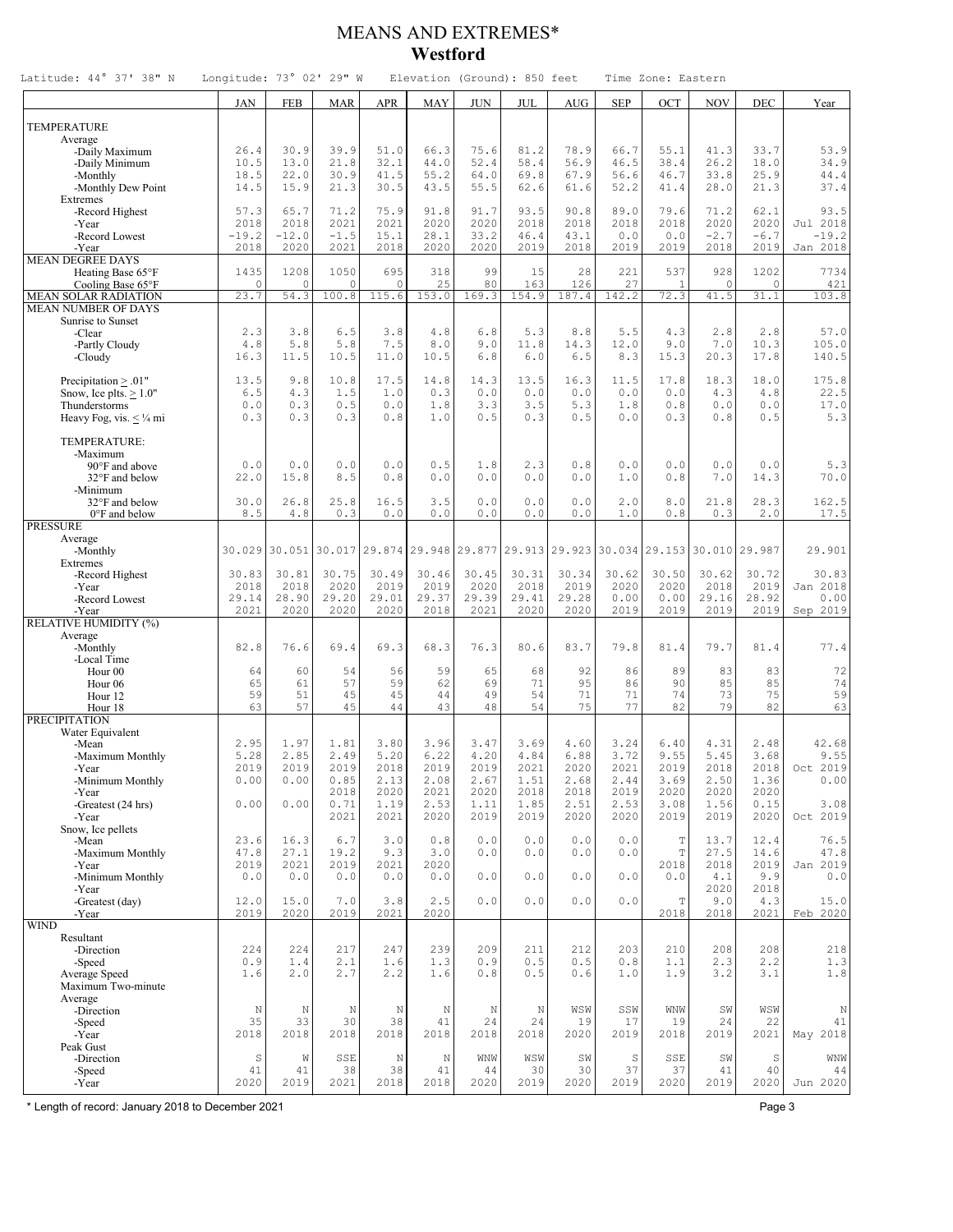# PRECIPITATION (inches)

| Year                         | JAN                          | <b>FEB</b>                   | MAR                          | APR                          | <b>MAY</b>                   | <b>JUN</b>                   | JUL                          | AUG                          | <b>SEP</b>                   | OCT                          | <b>NOV</b>                   | <b>DEC</b>                   | Annual                           |
|------------------------------|------------------------------|------------------------------|------------------------------|------------------------------|------------------------------|------------------------------|------------------------------|------------------------------|------------------------------|------------------------------|------------------------------|------------------------------|----------------------------------|
| 2018<br>2019<br>2020<br>2021 | 0.00<br>5.28<br>4.50<br>2.01 | 0.00<br>2.85<br>2.81<br>2.23 | 0.85<br>2.49<br>2.46<br>1.43 | 5.20<br>3.84<br>2.13<br>4.02 | 2.54<br>6.22<br>4.99<br>2.08 | 3.48<br>4.20<br>2.67<br>3.55 | 1.51<br>3.62<br>4.79<br>4.84 | 2.68<br>4.50<br>6.88<br>4.34 | 3.26<br>2.44<br>3.55<br>3.72 | 5.85<br>9.55<br>3.69<br>6.52 | 5.45<br>5.00<br>2.50<br>4.29 | 3.68<br>2.26<br>1.36<br>2.62 | 34.50<br>52.25<br>42.33<br>41.65 |
|                              |                              |                              |                              |                              |                              |                              |                              |                              |                              |                              |                              |                              |                                  |

# SNOWFALL (inches)

| Year                                                                    | JUL                      | AUG                        | <b>SEP</b>                                                                   | OCT                                        | <b>NOV</b>                     | DEC                         | JAN                         | FEB                         | MAR                       | APR                      | MAY                              | JUN                      | Total                          |
|-------------------------------------------------------------------------|--------------------------|----------------------------|------------------------------------------------------------------------------|--------------------------------------------|--------------------------------|-----------------------------|-----------------------------|-----------------------------|---------------------------|--------------------------|----------------------------------|--------------------------|--------------------------------|
| $2017 - 18$<br>$2018 - 19$<br>$2019 - 20$<br>$2020 - 21$<br>$2021 - 22$ | 0.0<br>0.0<br>0.0<br>0.0 | 0.0<br>0.0<br>$0.0$<br>0.0 | 0.0<br>$0.0$<br>$0.0$<br>$\ensuremath{\mathbf 0}$ . $\ensuremath{\mathbf 0}$ | $\mathbb T$<br>0.0<br>$\mathbb T$<br>$0.0$ | 27.5<br>15.6<br>$4.1\,$<br>7.7 | 9.9<br>14.6<br>10.4<br>14.6 | 0.0<br>47.8<br>23.7<br>22.9 | 0.0<br>15.9<br>22.4<br>27.1 | 0.0<br>19.2<br>4.8<br>2.9 | 0.0<br>1.9<br>0.6<br>9.3 | 0.0<br>0.0<br>3.0<br>$\mathbb T$ | 0.0<br>0.0<br>0.0<br>0.0 | $0.0$<br>122.2<br>84.7<br>76.7 |
|                                                                         |                          |                            |                                                                              |                                            |                                |                             |                             |                             |                           |                          |                                  |                          |                                |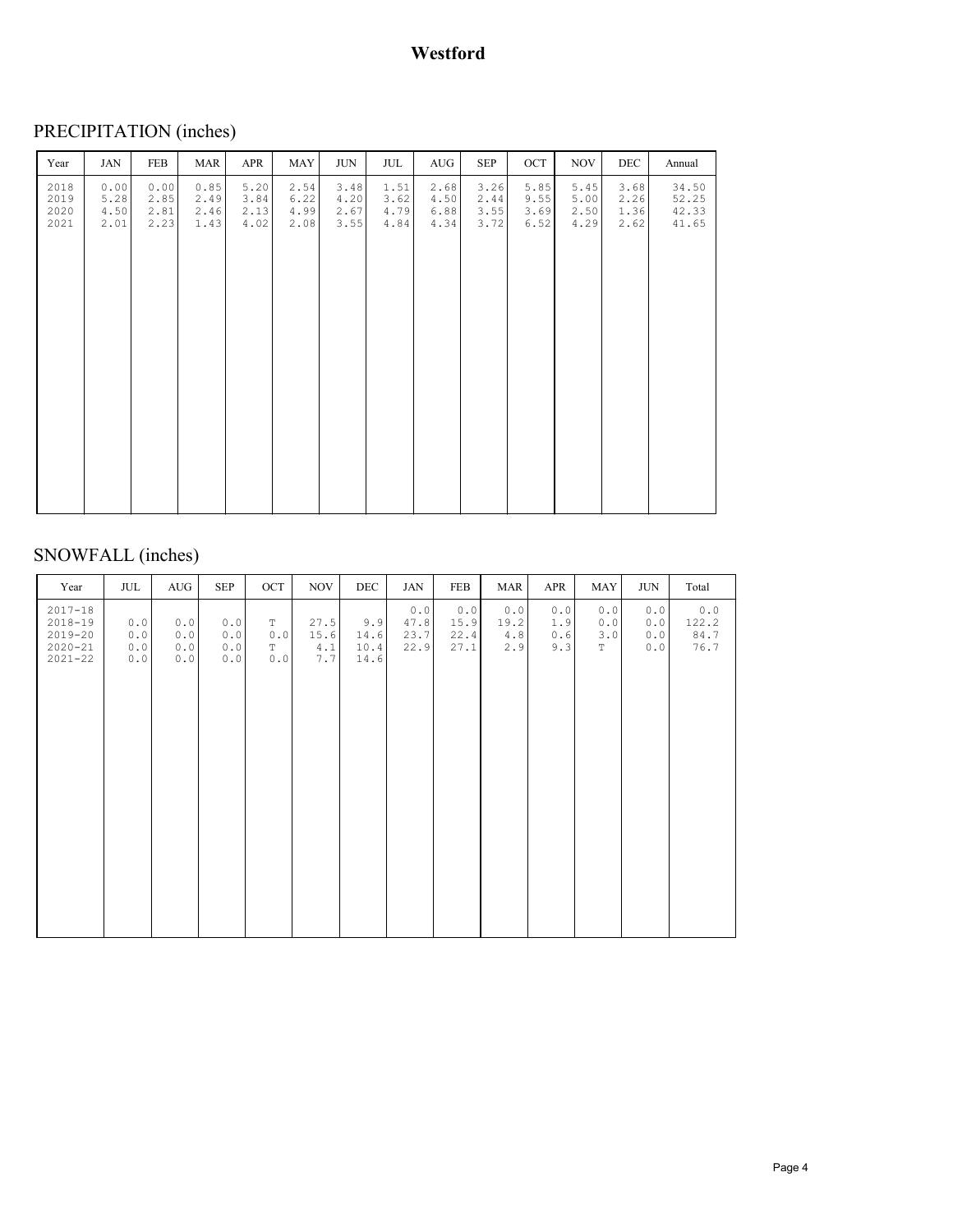# TEMPERATURE °F

| Year                         | <b>JAN</b>                   | FEB                          | MAR                          | APR                          | MAY                          | JUN                          | JUL                          | AUG                          | <b>SEP</b>                   | OCT                          | <b>NOV</b>                   | <b>DEC</b>                   | Annual                       |
|------------------------------|------------------------------|------------------------------|------------------------------|------------------------------|------------------------------|------------------------------|------------------------------|------------------------------|------------------------------|------------------------------|------------------------------|------------------------------|------------------------------|
| 2018<br>2019<br>2020<br>2021 | 17.2<br>14.0<br>23.0<br>19.6 | 27.2<br>19.4<br>21.7<br>19.5 | 28.9<br>27.6<br>34.5<br>32.5 | 37.4<br>42.4<br>40.5<br>45.9 | 58.8<br>51.7<br>55.1<br>55.1 | 61.8<br>62.1<br>64.7<br>67.6 | 71.1<br>70.2<br>72.0<br>65.9 | 68.9<br>65.9<br>66.6<br>70.4 | 61.2<br>46.4<br>58.2<br>60.5 | 44.6<br>43.4<br>46.6<br>52.4 | 30.2<br>29.2<br>40.5<br>35.2 | 23.3<br>24.4<br>27.8<br>28.0 | 44.2<br>41.4<br>45.9<br>46.1 |
|                              |                              |                              |                              |                              |                              |                              |                              |                              |                              |                              |                              |                              |                              |

# HEATING DEGREE DAYS: Base 65°F

| Year                                      | JUL                | AUG      | <b>SEP</b> | OCT        | <b>NOV</b>   | DEC          | <b>JAN</b>           | FEB                  | MAR                 | APR               | MAY               | <b>JUN</b>        | Total                |
|-------------------------------------------|--------------------|----------|------------|------------|--------------|--------------|----------------------|----------------------|---------------------|-------------------|-------------------|-------------------|----------------------|
| $2017 - 18$<br>$2018 - 19$<br>$2019 - 20$ | $_{\rm 8}^{\rm 8}$ | 15<br>36 | 174<br>350 | 627<br>574 | 1037<br>1066 | 1280<br>1250 | 1481<br>1571<br>1289 | 1049<br>1267<br>1253 | 1112<br>1152<br>936 | 816<br>672<br>725 | 197<br>401<br>343 | 135<br>108<br>104 | 4790<br>8312<br>7934 |
| $2020 - 21$<br>$2021 - 22$                | $\circ$<br>42      | 41<br>19 | 217<br>142 | 563<br>383 | 725<br>884   | 1145<br>1134 | 1397                 | 1264                 | 1000                | 566               | 330               | 49                | 7297                 |
|                                           |                    |          |            |            |              |              |                      |                      |                     |                   |                   |                   |                      |
|                                           |                    |          |            |            |              |              |                      |                      |                     |                   |                   |                   |                      |
|                                           |                    |          |            |            |              |              |                      |                      |                     |                   |                   |                   |                      |
|                                           |                    |          |            |            |              |              |                      |                      |                     |                   |                   |                   |                      |
|                                           |                    |          |            |            |              |              |                      |                      |                     |                   |                   |                   |                      |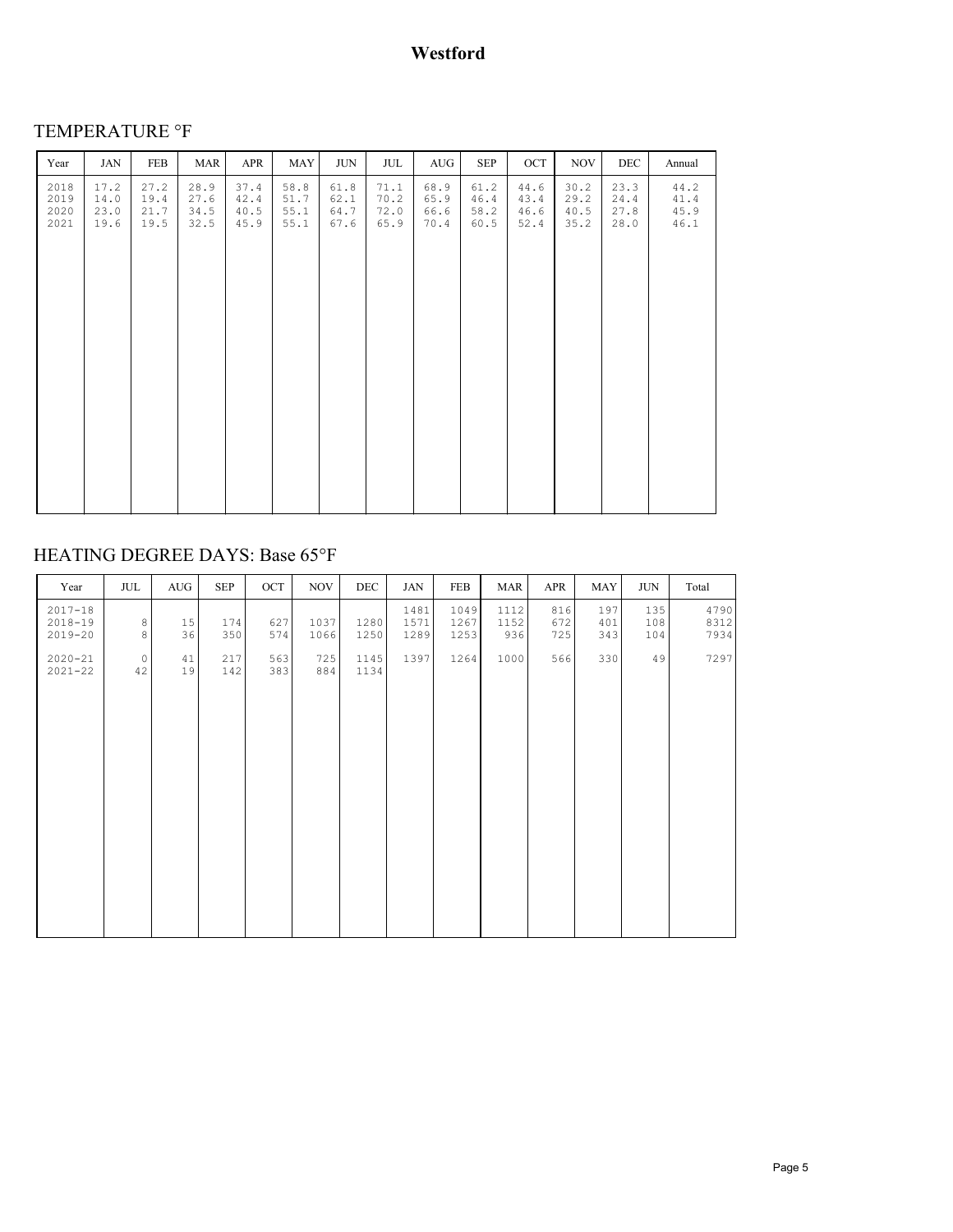## **Westford**

COOLING DEGREE DAYS: Base 65°F

| Year | JAN     | FEB     | <b>MAR</b> | APR     | MAY          | <b>JUN</b> | JUL | AUG | <b>SEP</b>   | OCT            | <b>NOV</b> | DEC     | Total |
|------|---------|---------|------------|---------|--------------|------------|-----|-----|--------------|----------------|------------|---------|-------|
| 2018 | $\circ$ | $\circ$ | $\circ$    | $\circ$ | 16           | 48         | 163 | 136 | 69           | $\overline{4}$ | $\circ$    | $\circ$ | 436   |
| 2019 | $\circ$ | $\circ$ | $\circ$    | $\circ$ | $\mathbf{1}$ | 31         | 181 | 74  | $\mathbf{1}$ | $\circ$        | $\circ$    | $\circ$ | 288   |
| 2020 | $\circ$ | $\circ$ | $\circ$    | $\circ$ | 49           | 103        | 225 | 99  | 23           | $\circ$        | $\circ$    | $\circ$ | 499   |
| 2021 | $\circ$ | $\circ$ | $\circ$    | $\circ$ | 35           | 136        | 81  | 196 | 14           | $\circ$        | $\circ$    | $\circ$ | 462   |